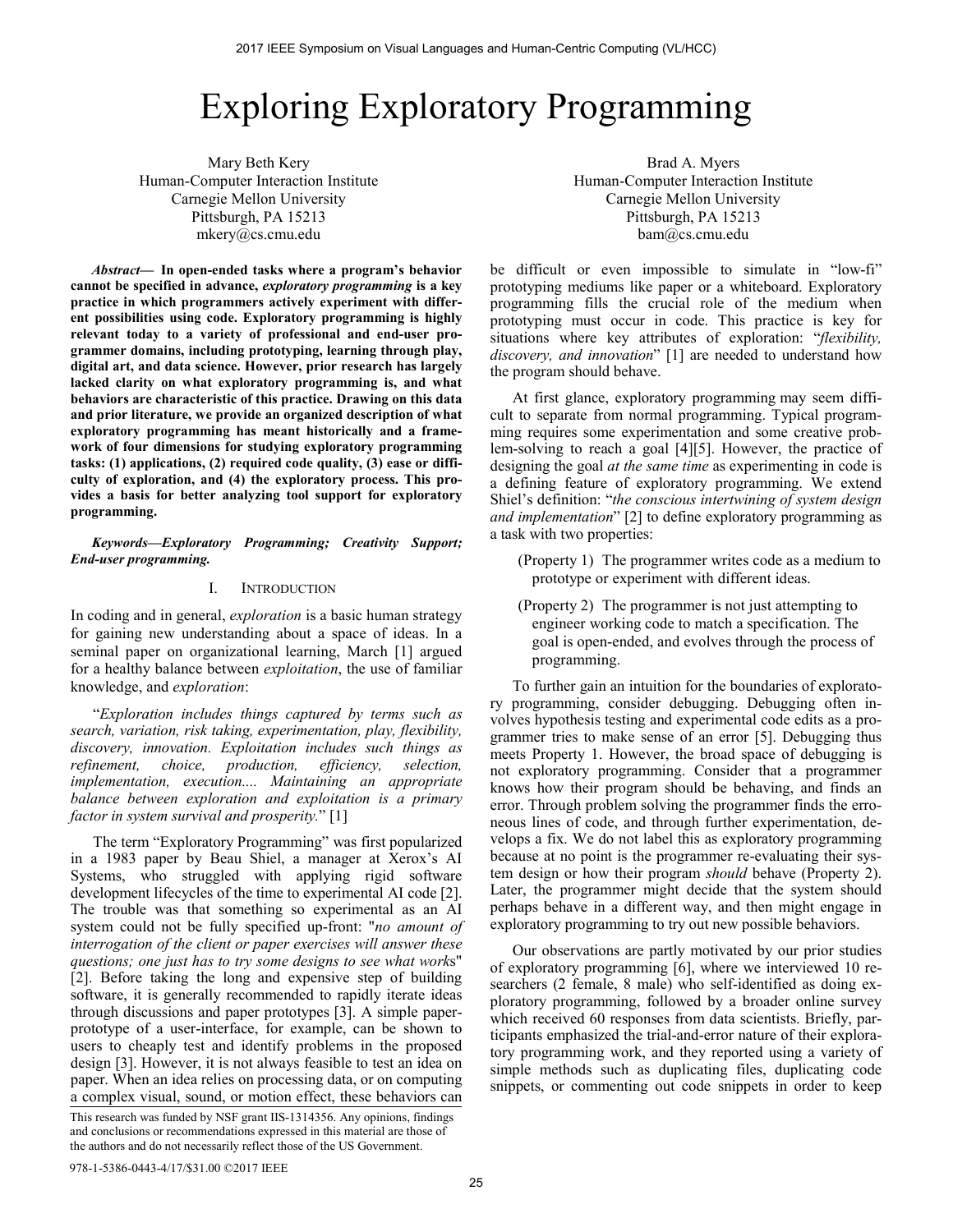multiple versions of the same code visible at once. Full results are in  $[6]$ .

In this paper we seek to clarify and deepen understanding of exploratory programming, by synthesizing evidence of how exploratory programming is used in the wild and how exploration affects a programmer's behavior. Today, we see highly exploratory code tasks, such as data science, learning through play, and computational art and design which need appropriate tool support, not only for professional developers but also for the broader end-user developer (EUD) audience. For example, programmers have a need to work with alternative versions and variants of their exploratory code [7] [6]. Our aim is to fuel future research in exploratory programming by grounding the practice in 5 characteristics. These characteristics are distilled from data from our own prior studies [6], as well as prior literature. These are discussed at length in later sections, along with related terms:

- *1. Needs for Exploration*: Certain scenarios call for exploration. This includes learning how to do an unfamiliar task, working on creative tasks, or working on hard tasks where the means to achieving a goal is not apparent without experimentation.
- *2. Code Quality Tradeoffs*: Exploratory programming emphasizes iteration on the ideas behind the code, so code quality is often deemphasized during exploration to allow for faster iteration. When the programmer reaches a final solution, they may then polish and refine the code.
- *3. Ease or Difficulty of Exploration*: Usability factors in the languages, libraries, and tools that the programmers use affect a programmer's ability to rapidly prototype. From Green's cognitive dimensions [8], we identify that high Closeness of Mapping and low Viscosity are particularly helpful to exploration.
- *4. Exploration Process*: Exploration is instantiated as repeated changes to parameters, input data, or certain regions of code over time. This process also includes backtracking and comparing current code to past attempts to decide what ideas to experiment with next.
- *5. Group or Individual Exploration:* Exploratory programming is often done on an individual basis, but can become highly convoluted when a team needs to coordinate their experimentation.

# II. RELATED TERMS

Recently, Bergström and Blackwell [9] discussed a number of programming practices, framing code as a medium with a great many other uses than typical software engineering work. Some of these creative practices they discuss: bricolage, tinkering, sketching, live coding, and hacking, we consider to be subset of exploratory programming. What makes "exploratory programming" a useful framing across many programming practices? From bricolage to hacking, as well as other practices we discuss below, a common trait is that the programmer's goal is at least to some degree creative and open-ended. By examining exploratory programming, we can study the consequences on programmer behavior of working towards an open-ended goal, as well as tools that may benefit all of these practices that rely on goal exploration. Below we define several other relevant terms:

*Opportunistic programming*: As defined by Brandt et al. [10]: "*Programmers build software from scratch using highlevel tools, often add new functionality via copy-and-paste,*  [and] iterate more rapidly than in traditional development....<sup>"</sup> Past work on opportunistic programming has focused on web foraging as a way that programmers rapidly iterate on their ideas in code, by largely patching together a program from online examples. As the programmer is often exploring different possibilities of their program, Opportunistic Programming can be considered a subset of exploratory programming. However, there are behaviors specific to this practice that do not strictly generalize to the broad range of all exploratory programming tasks. Patching-together example code is one exploratory programming tactic that may be specific to Opportunistic Programming.

*Debugging into existence:* Rosson and Carroll [11] observed that Smalltalk programmers write partial code and run it, so that the resulting errors could point them towards where to improve the program. This style of programming is highly incremental and can be used for exploratory programming, if the programmer has an open-ended goal.

*Rapid Prototyping*: "*The rapid production of a prototype*" [12] is commonly used in iterative design to create and test a number of different design possibilities early on. Note that rapid prototyping may or may not involve programming, and the user may have a specific goal and design in mind. Rapid prototyping in *code* is exploratory programming if the programmer is exploring a variety of designs/goals rather than simply iterating on a single design.

# III. CHARACTERISTICS OF EXPLORATORY PROGRAMMING

# *A. Needs for Exploratory Programming*

Exploratory programming has been observed and purposefully supported in a wide variety of applications which fundamentally require exploration, including:

- Learning programming through play: Environments for children such as Alice [13] and Scratch [14] encourage creating stories through exploratory programming.
- Digital art and music: Digital art written in languages like Processing is created through experimentation with code as a creative medium [15][16]. Environments for generative music, often using live coding, involve impromptu exploration of sounds through code [17].
- Data Science: Tasks like data analysis are often done in code and are exploratory [18]. Other tasks, like modeling or building a machine-learning model, can also take extensive exploration and iteration in code [19].
- Software Engineering: Exploratory programming has been found in programmer's backtracking, where the programmer tries and retries different alternatives using commenting or undo commands while trying to deter-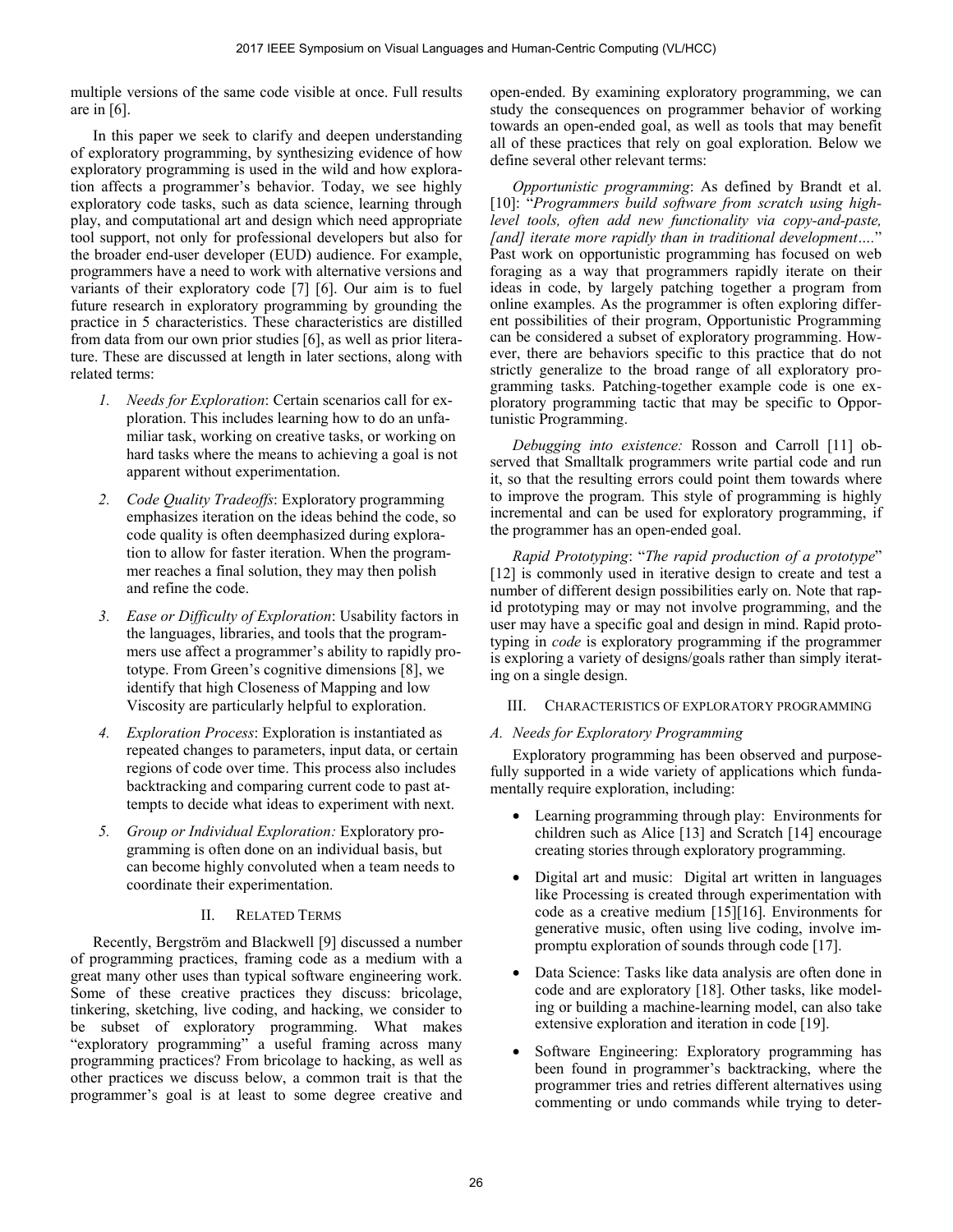mine an appropriate algorithm [20] or figuring out how an API should be used [21].

# *B. Code Quality Tradeoffs*

Programmers frequently need to make a cost/benefit tradeoff between producing high-quality code, and spending their time and effort on quick ideation. Historically, this has meant that exploratory programming is associated with rough code: "*Exploratory programming techniques encourage code that is hard to read. It is tempting to make fix after fix to a piece of code until it is impossible to understand. Hence, rewriting code is essential for producing reusable code*" [22].

In our interview study [6], even participants who had formal software engineering backgrounds leaned towards messier practices when exploring:

*"I know how to write code. And I know that I could write functions to reuse functions and I could try to modularize things better, and sometimes I just don't care because why am I going to put effort in that if I'm not going to use it again?"* 

This sentiment was common, but certainly prone to individual differences. When participants were writing code to be part of a maintained software system, or were simply more meticulous, they sometimes strived to follow good coding practices. However, all participants mentioned some way in which they preferred to reduce engineering effort while writing exploratory code, whether ignoring modularity, skipping documentation, or avoiding software version control. Some participants felt they wouldn't use this code long-term. Others did not want to invest too much time on code that may turn out to be a bad avenue that would need to be re-written later anyway.

In a study of game developers, Murphy-Hill et al. had similar findings [23]. Game development often requires exploratory programming due to evolving requirements and the creative nature of building a game. Even though subjects were professional game developers, they expressed this quality trade-off: "*there is a tradeoff between improving maintainability early and the likelihood that this effort will result in waste because the game will not be a success*" [23]. Programmers may choose low-investment in their code quality due to time pressures and risks of their immediate work later being thrown out for a new idea. Yet exploratory code faces the same problems with bugs and logic errors as any program. Poor quality exploratory code can lead to serious problems, such as incorrect data analyses o invalid scientific findings [24]. Exploration is a challenging area in which to support code quality.

#### *C. Ease or Difficulty of Exploration*

In the course of exploration, a programmer may need to significantly edit the design of their program to try a new approach. All programing tasks, including exploratory changes, can be made easier or more difficult by the tools available to the programmer. Here we use Green's cognitive dimensions of programming languages [8] to discuss particular usability features that support exploration.

First, languages that cost a programmer more time and effort to express a single idea will slow down iteration. This relates to Green's notion of *Diffuseness* versus *Terseness* of a language, which counts how many code symbols are required to express an idea. For exploratory programming, high-level languages and libraries can be extremely helpful to provide a higher-level vocabulary to make code more succinct. For instance, instead of coding the details of a computer vision algorithm to detect contours in an image, a programmer can simply use a one-line library call such as find contours () [25].

Green's *Closeness of Mapping* is how directly a concept in the user's task domain maps to a code representation [8]. Good closeness of mapping for exploratory programming will favor higher-level abstractions for all parts of a program that are not the programmer's primary focus. For example, find contours() allows a programmer to use computer vision without needing to understand its low-level algorithms. Green called side tasks that *only* relate to programming, such as explicit memory management, "programming games" [8]. We expand the "programming games" notion to encompass *any* supporting domain that a programmer may want to make use of without having to care about the details of that domain. The overall goal of close mapping and terse code is to help an exploratory programmer spend more time and effort focused on their ideas rather than the details required to enable them. Here, exploratory programming has certain overlap with opportunistic programming, and is farther from standard software development which prioritizes engineering goals such as efficiency of execution, flexibility, maintainability, and robustness over easy implementation. Close mapping also makes exploration more accessible to novices and end-user programmers who may be missing certain skills. For experts, Closeness of Mapping also implies that abstraction should be as fine or coarsegrain as is reasonable for the task. For example, if a domain expert is exploring new algorithms for computer vision, a very low level of abstraction may be appropriate.

*Viscosity* [8] refers to how easy or difficult it is to make a change in a program once it is written: "*programmers will choose their style of working according to the particular combination of information structure and editing tools. If the system is viscous, they will attempt to avoid local changes and will therefore avoid exploratory programming*" [4]. To avoid viscosity, highly modular programs may help programmers explore a single component without needing to propagate changes across the entire system to make that change run. High viscosity can also lead to errors. For example, one of our interview participants [6] discussed errors that resulted from reusing the same block of code for multiple experiments. Editing the code for one exploration made it difficult to maintain or recover an earlier exploration. Here, viscosity must take into account how easy it is both to create a change and to revert it. Exploratory programming environments should lower the risk of making exploratory edits by providing clear ways to return to prior versions. A simple undo is not sufficient when programmers make changes over time that they would like to only partially revert [20]. Prior work has found end-user programmers, even in visual programming, benefit from more sophisticated version control support to help with reverting [26].

# *D. Exploration Process*

The *process* by which exploratory programming is done can be characterized by backtracking, the scale and duration of the changes, and history.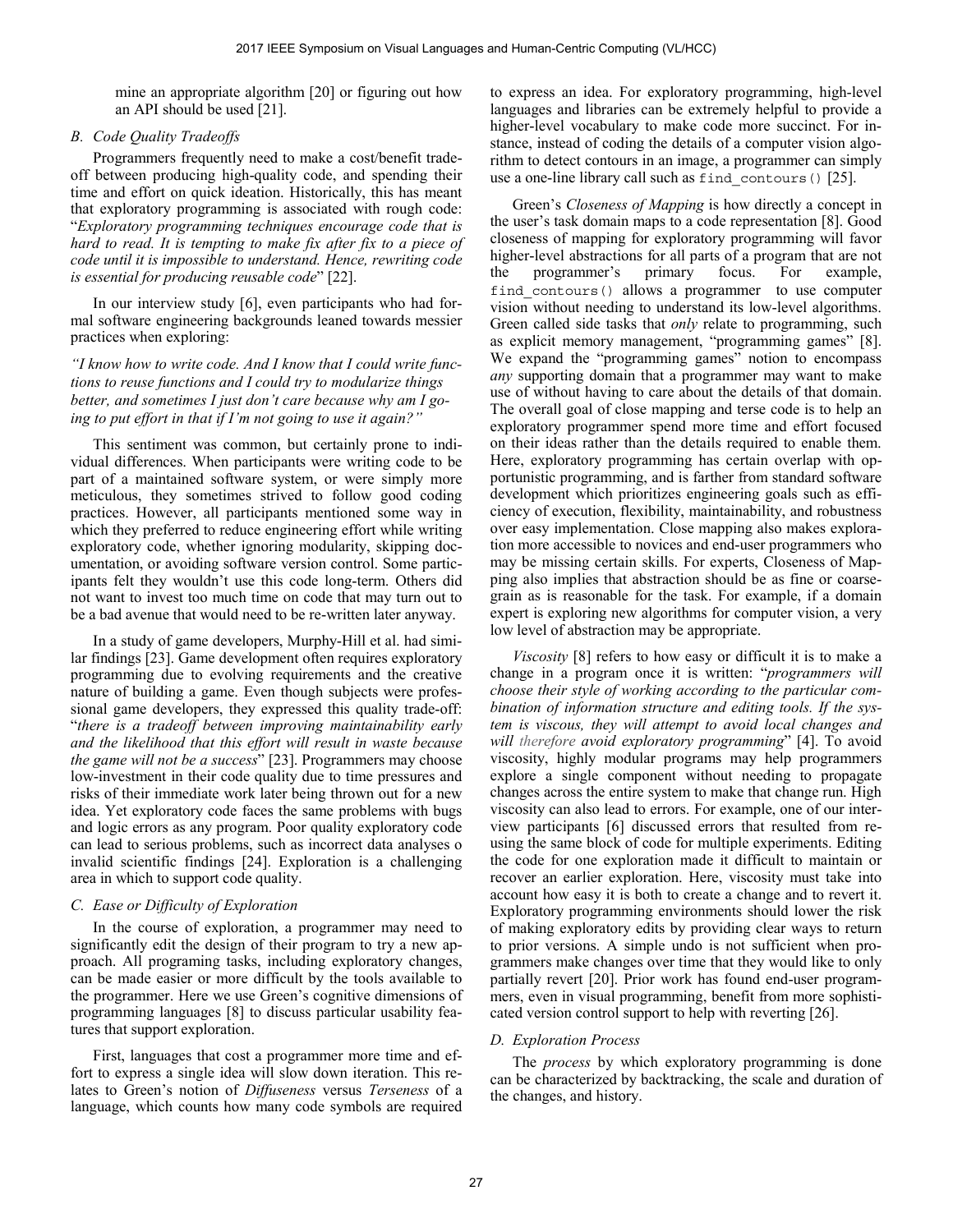#### • *Backtracking*

Yoon et al. [20] examined 1,460 hours of programming log data from 21 programmers and identified evidence of exploratory programming when a programmer edited and backtracked the same piece of code over and over between runs. Following Yoon's convention, we identify an instance of exploration as two or more edit-run cycles that are close in time and affect the same code. Segmenting exploratory changes to code by runs may often be appropriate, as a programmer is experimenting with changes to the program, and must typically run the code in order to see the effect of those changes.

• *Exploration scale* 

Identifying the scale of an exploratory section of code is helpful, as scale affects how a programmer will interact with the variants of that code. In conventional software version control tools, a set of changes on a source file is captured at the file level. However, in a practical exploratory experiment, the programmer may be manipulating a much more focused set of code than the entire file. At the smallest scale, a welldocumented behavior is "tuning" a single variable or parameter to many different values to observe the effect [20][27]. An artist, for instance, may change a parameter in a program that generates a complex geometric shape [28]. At the next largest scale, a programmer may be rapidly iterating variations of a particular function. For instance, one of our interview participants created two copies of the same function to try two different approaches to an analysis and still keep both approaches. At the next larger scale are loose snippets of code that span multiple functions, or are not contained by a function at all. For example, one interview participant ran a different "configuration" of their file by commenting out certain lines across their file and uncommenting others to change what analysis was performed. Finally, exploration may also occur at the file level.

#### • *Exploration duration*

As a programmer shifts among different tasks, the exploration scale may vary not only by code size, but also by time spent. Exploration may be very transient or very long-term, depending on the task. For instance, if a programmer is changing the color and size of a button, this may be only of concern while the programmer is deciding which color and size is liked best. This contrasts with cases of building computational models where the programmer is involved in exploratory programming for weeks to months and must keep track of many explorations that make up the components of their model [19]. Relating to Green's cognitive dimension of *hard mental operations*, the burden on a programmer will be greater for keeping track of many attempts over a long period of time than keeping track of fewer code variations over a short period of time [8]. All of our interview participants used notes, code comments, or recorded output as external memory aides. However, in line with Code Quality (Characteristic B), most noted a high cost in effort to keep these manual records up-to-date.

#### • *Using Exploratory History*

In software engineering, history involves byproducts of the process such as code versions, commit messages, and issue logs, as well as the code changes themselves. Prior work has found that software engineers typically use code history to understand a change or bug [29]. On the exploratory end of the spectrum, exploratory programmers may use history for typical software engineering needs, but they also commonly use code history as a record of their experimentation. Abundant evidence for this is seen in scientific computing [30]. Whereas a software engineer might ask a code-centered question like: "In which version did this code appear?" [31], an exploratory programmer may frame their question around an experiment: "When I tried a RandomForest algorithm, how did that effect my model's accuracy?" or "When I went through this loop 3 times, how did this affect the character's motion?". Using history for this kind of question and answer was mentioned by several interview participants. To facilitate answering these questions, a programmer during exploration may need a variety of artifacts that can help them understand a past decision and its effect. This includes past versions of images, notes, variable values, parameters, and graphs, along with the code. In interviews, we saw participants keeping versions of code, jotting notes on ideas, and keeping versions of outputs. Of survey participants, 72% manually copied versions of their files and 3/10 interviewees and 52% of survey participants used a software version control tool.

#### *E. Sharing and Group Exploration*

Group exploration on the same code can be challenging because the kind of informal coding practices that appear in exploratory programming do not lend well to clear code. Due to programmers' reluctance to keep up-to-date notes during exploratory tasks, keeping a shared understanding of an exploration's progress across a team can be difficult. Sharing and group exploration also affects the viscosity of code edits, because where more than one person is making exploratory changes to the source code, this can easily lead to conflicting changes. Future work is needed to better understand the behaviors of exploratory programming in groups and how to best coordinate exploration among a team of people.

#### CONCLUSIONS AND IMPLICATIONS

Exploratory programming is a practice and a lens we can use to better understand and support creative and open-ended programming tasks. Although exploratory programming is prevalent across many applications today, there is currently a lack of tool support for experimentation, including a lack of support for recording and sensemaking of exploration history, and a lack of support for exploration by groups of people. As greater numbers of people grow up learning programming, it is particularly important that we provide tools not just to learn programming in the first place, but tools which allow programmers to use code in their own domain-specific practices as a creative, handy tool.

#### **REFERENCES**

- [1] J. G. March, "Exploration and exploitation in organizational learning," *Organ. Sci.*, vol. 2, no. 1, pp. 71–87, 1991.
- [2] B. Sheil, *Power tools for programmers*. Morgan Kaufmann Publishers Inc., 1986.
- [3] B. Buxton, *Sketching user experiences: getting the design right and the right design*. Morgan Kaufmann, 2010.
- [4] T. Green, "Programming Languages as Information Structures," in *Psychology of Programming*, J. M. Hoc, T. R. . Green, R.